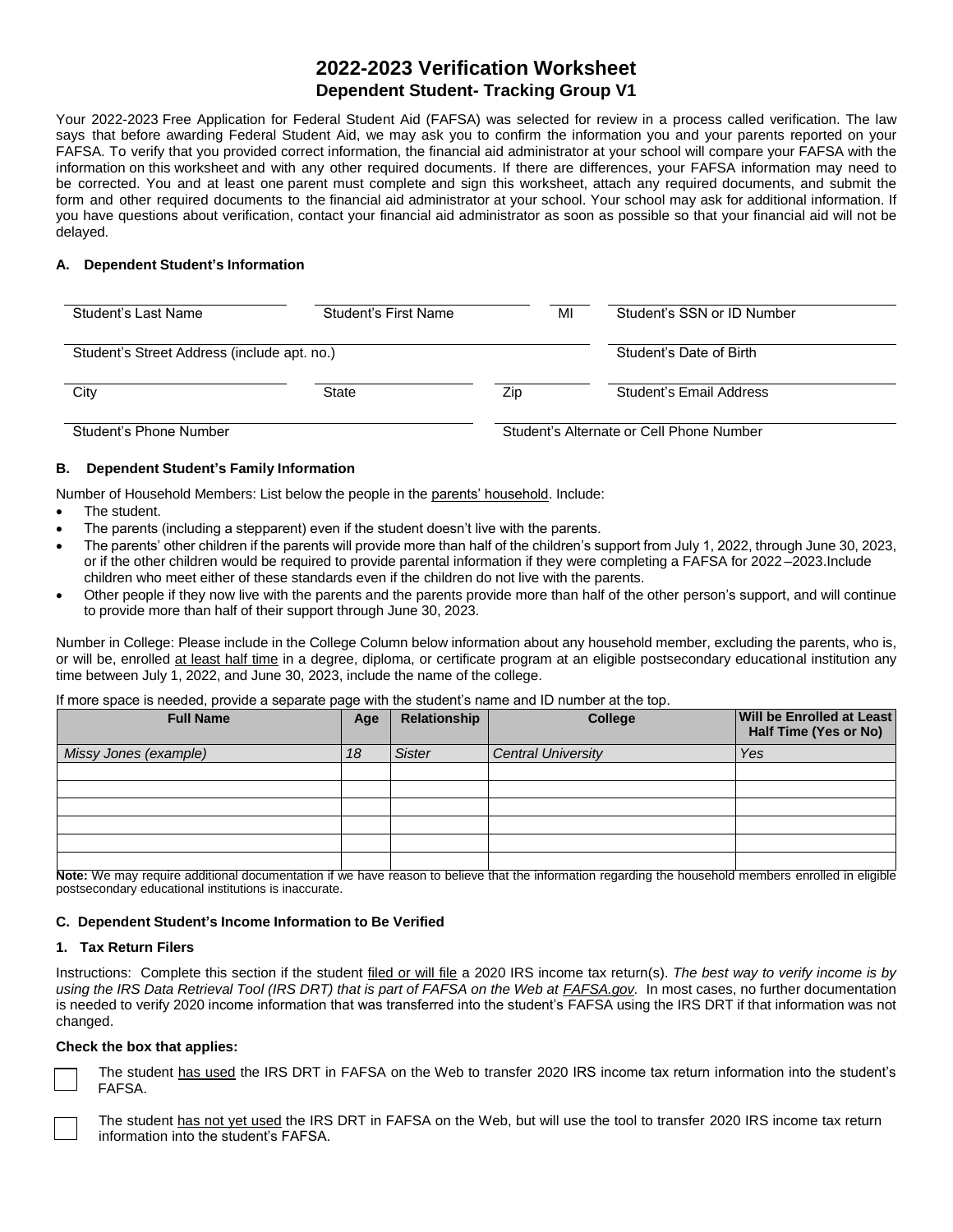The student is unable or chooses not to use the IRS DRT in *FAFSA on the Web*, and instead will provide the school with a **2020**  □ **IRS Tax Return Transcript(s) or a signed copy of the 2020 income tax return and applicable schedules.** 

A **2020 IRS Tax Return Transcript** may be obtained through:

- <u>Get Transcript by Mail</u> Go to <u>www.IRS.gov</u>, click "Get Your Tax Record." Click "Get Transcript by MAIL." Make sure to request the "Return Transcript" and *NOT* the "Account Transcript." The transcript is generally received within 10 business days from the IRS's receipt of the online request.
- (1) access to a valid email address, (2) a text-enabled mobile phone (pay-as-you-go plans cannot be used) in the user's name, and (3) specific financial account numbers (such as a credit card number or an account number for a home mortgage or auto loan). The transcript displays online upon successful completion of the IRS's two-step authentication. Get Transcript ONLINE - Go t[o www.IRS.gov,](http://www.irs.gov/) click "Get Your Tax Record." Click "Get Transcript ONLINE." Make sure to request the "Return Transcript" and *NOT* the "Account Transcript." To use the Get Transcript Online tool, the user must have
- Automated Telephone Request 1-800-908-9946. The transcript is generally received within 10 business days from the IRS's receipt of the telephone request.
- Paper Request Form Use the links to download IRS For[m 4506T-EZ](https://www.irs.gov/pub/irs-pdf/f4506tez.pdf) or IRS For[m 4506-T](https://www.irs.gov/pub/irs-pdf/f4506t.pdf). The transcript is generally received within 10 business days from the IRS's receipt of the paper request form.

 When requesting a transcript, use the Social Security Number (or the IRS individual taxpayer identification number) and the date of birth of the first person listed on the 2020 IRS income tax return, and the address on file with the IRS (normally this will be the address used on the 2020 IRS income tax return).

 In most cases, for electronic filers, 2020 IRS income tax return information is available for the IRS DRT or the IRS Tax Return Transcript after the 2020 paper IRS income tax return has been received by the IRS. Contact the financial aid office if more information is needed within 2–3 weeks after the 2020 electronic IRS income tax return has been accepted by the IRS. Generally, for filers of 2020 paper IRS income tax returns, the 2020 IRS income tax information is available for the IRS DRT or the IRS Tax Return Transcript within 6-8 weeks about using the IRS DRT or obtaining an IRS Tax Return Transcript.

 If the student and spouse filed separate 2020 IRS income tax returns, the IRS DRT cannot be used and the 2020 IRS Tax Return Transcript(s) or a signed copy of the 2020 income tax return and applicable schedules must be provided for each.

 □ Check here if a **2020 IRS Tax Return Transcript(s) or a signed copy of the 2020 income tax return and applicable schedules** is provided.

 □ Check here if a **2020 IRS Tax Return Transcript(s) or a signed copy of the 2020 income tax return and applicable schedules** will be provided later.

# **2. Nontax Filers**

The instructions and certifications below apply to the student. Complete this section if the student will not file and is not required to file a 2020 income tax return with the IRS.

#### **Check the box that applies:**

□ The student and spouse were not employed and had no income earned from work in 2020.

 each employer in 2020, and whether an IRS W-2 form or an equivalent document is provided. [Provide copies of all 2020 IRS W- 2 forms issued to the student and/or spouse by their employers]. List every employer even if they did not issue an IRS W-2 form. □ The student and/or spouse was employed in 2020 and have listed below the names of all employers, the amount earned from

If more space is needed, provide a separate page with the student's name and ID number at the top.

| <b>Employer's Name</b> | IRS W-2 (or equiv.)<br>Attached?            | <b>Annual Amount Earned</b><br>in 2020 |
|------------------------|---------------------------------------------|----------------------------------------|
| ABC Shipping (example) | Yes                                         | \$1,280                                |
|                        |                                             |                                        |
|                        |                                             |                                        |
|                        |                                             |                                        |
|                        | Total Amount of Income Earned From Work: \$ |                                        |

You must also provide documentation from the IRS or other relevant tax authority dated on or after October 1, 2021 that indicates a 2020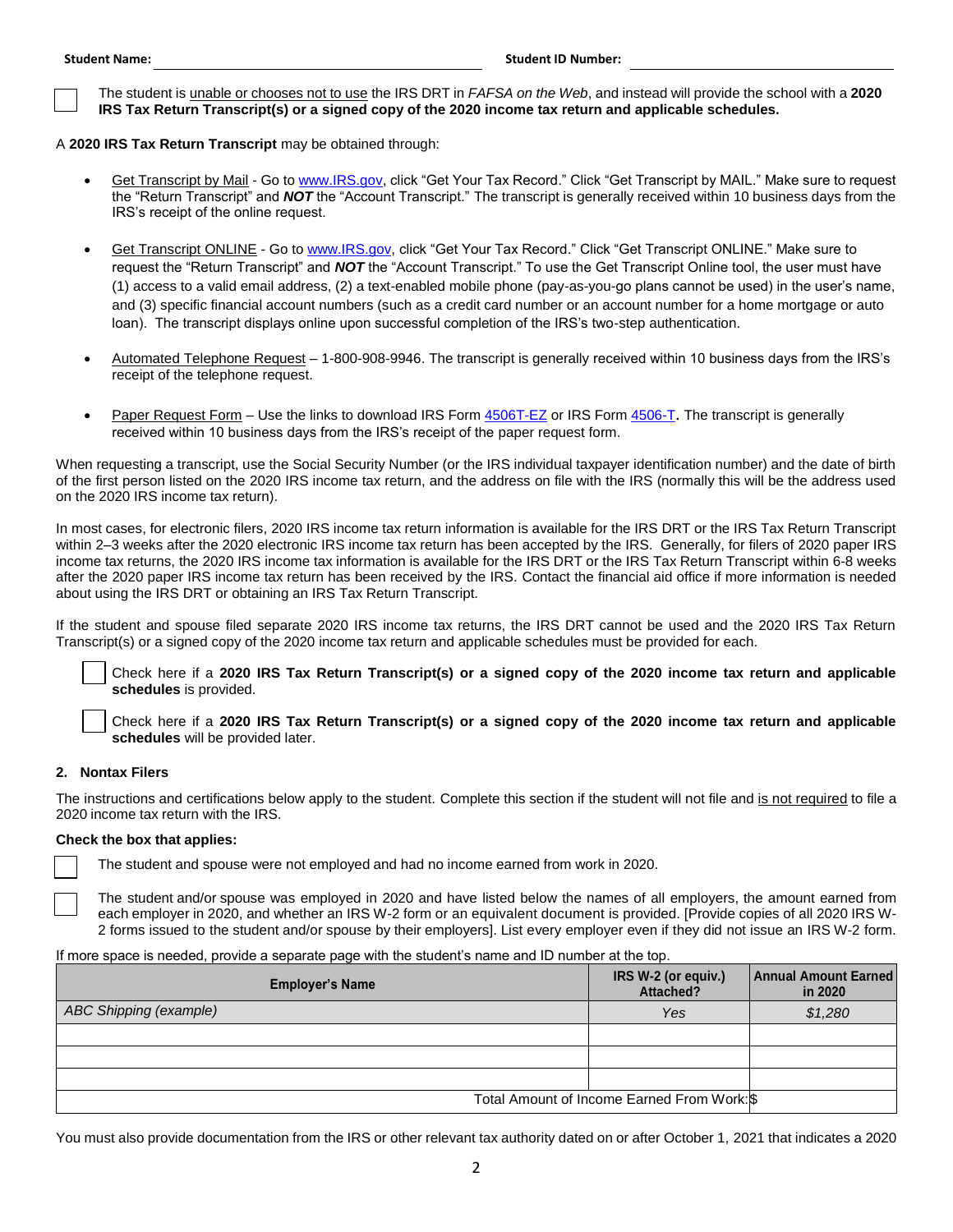IRS income tax return was not filed with the IRS or other relevant tax authority, or a signed statement certifying that the individual attempted to obtain confirmation of non-filing from the IRS or other relevant tax authority and was unable to obtain the required documentation.

 Documentation includes a verification of non-filing letter from the IRS. This form may be obtained by completing an IRS Form 4506-T and checking box 7. An IRS form 4506-T may be downloaded [here.](https://www.irs.gov/pub/irs-pdf/f4506t.pdf)

## **Check the box that applies:**

□ Check here is a confirmation of non-filing or a signed statement is provided.

□ Check here is a confirmation of non-filing or a signed statement will be provided later.

### **D. Parent's Income Information to Be Verified**

### **1. TAX RETURN FILERS**

 **Important Note**: The instructions below apply to each parent included in the household. Notify the financial aid office if the parents filed separate IRS income tax returns for 2020 or had a change in marital status after December 31, 2020.

using the IRS Data Retrieval Tool (IRS DRT) that is part of FAFSA on the Web at **[FAFSA.gov](https://FAFSA.gov)**. In most cases, no further documentation is needed to verify 2020 income information that was transferred into the student's FAFSA using the IRS DRT if that information was **Instructions:** Complete this section if the parents filed or will file a 2020 IRS income tax return(s). *The best way to verify income is by*  not changed.

#### **Check the box that applies:**

 The parents have used the IRS DRT in *FAFSA on the Web* to transfer 2020 IRS income tax return information into the student's □ FAFSA.

 The parents have not yet used the IRS DRT in *FAFSA on the Web*, but will use the tool to transfer 2020 IRS income tax return 口 i information into the student's FAFSA.

 The parents are unable or choose not to use the IRS DRT in *FAFSA on the Web*, and instead will provide the institution a **2020**  □ **IRS Tax Return Transcript(s) or a signed copy of the 2020 income tax return and applicable schedules.** 

A **2020 IRS Tax Return Transcript** may be obtained through:

- Get Transcript by Mail Go to [www.IRS.gov,](http://www.irs.gov/) click "Get Your Tax Record." Click "Get Transcript by MAIL." Make sure to request the "Return Transcript" and *NOT* the "Account Transcript." The transcript is generally received within 10 business days from the IRS's receipt of the online request.
- (1) access to a valid email address, (2) a text-enabled mobile phone (pay-as-you-go plans cannot be used) in the user's name, and (3) specific financial account numbers (such as a credit card number or an account number for a home mortgage or auto loan). The transcript displays online upon successful completion of the IRS's two-step authentication. Get Transcript ONLINE - Go t[o www.IRS.gov,](http://www.irs.gov/) click "Get Your Tax Record." Click "Get Transcript ONLINE." Make sure to request the "Return Transcript" and *NOT* the "Account Transcript." To use the Get Transcript Online tool, the user must have
- Automated Telephone Request 1-800-908-9946. The transcript is generally received within 10 business days from the IRS's receipt of the telephone request.
- Paper Request Form Use the links to download IRS For[m 4506T-EZ](https://www.irs.gov/pub/irs-pdf/f4506tez.pdf) or IRS For[m 4506-T](https://www.irs.gov/pub/irs-pdf/f4506t.pdf). The transcript is generally received within 10 business days from the IRS's receipt of the paper request form.

 When requesting a transcript, use the Social Security Number (or the IRS individual taxpayer identification number) and the date of birth of the first person listed on the 2020 IRS income tax return, and the address on file with the IRS (normally this will be the address used on the 2020 IRS income tax return).

 In most cases, for electronic filers, 2020 IRS income tax return information is available for the IRS DRT or the IRS Tax Return Transcript after the 2020 paper IRS income tax return has been received by the IRS. Contact the financial aid office if more information is needed within 2–3 weeks after the 2020 IRS electronic income tax return has been accepted by the IRS. Generally, for filers of 2020 paper IRS income tax returns, the 2020 IRS income tax information is available for the IRS DRT or the IRS Tax Return Transcript within 6-8 weeks about using the IRS DRT or obtaining an IRS Tax Return Transcript.